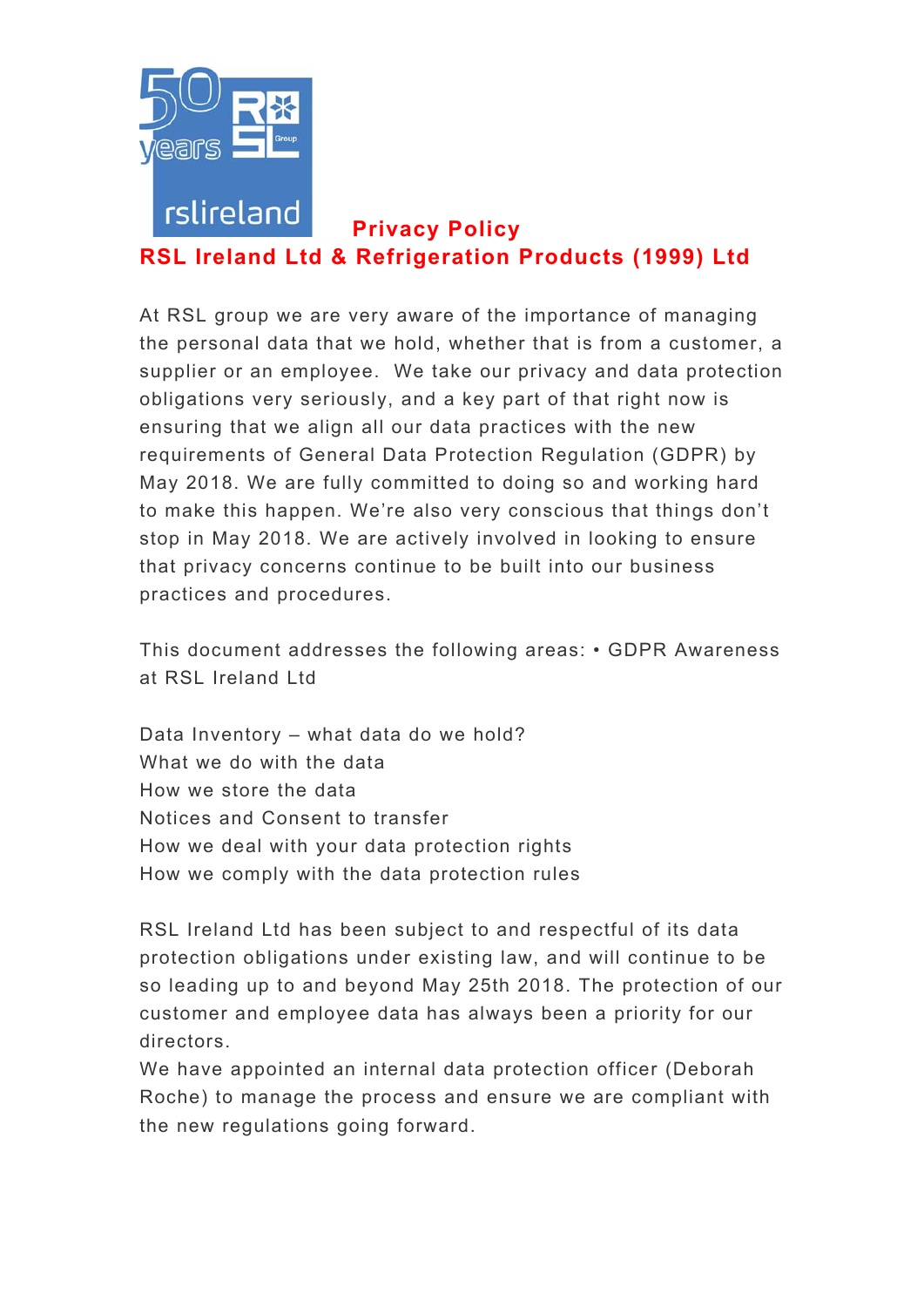As part of our GDPR transformation program, we have been undertaking a thorough audit of all the personal data we hold throughout the organization and have been conducting a 'gap analysis' of GDPR requirements against an assurance framework and mapping this against all activities in the group. As part of this we have deleted all old database information we held on our servers within IBM Lotus notes.

We are investing in the creation of robust and sustainable processes to support a strong, long-term GDPR compliance framework. RSL Ireland Ltd is based in Ireland, but we do have customers and suppliers outside of Ireland. Where we are engaged in cross border data transfers from customers located in the European Economic Area (EEA), we will ensure that we continue to follow appropriate practices and follow one or more of the approved means of protecting personal data that leaves the EU.

## **Data Inventory & what we hold**

The first category of personal data that we process as a data processor is data belonging to our customer.

The customer data that we process falls into several categories as follows;

Company Name, including staff names Customer Address Customer phone number Customer email accounts Customer Sales History

We store all of the above to process customer's daily requirements; all information gained was given at conception of the relationship between our customer and our selves.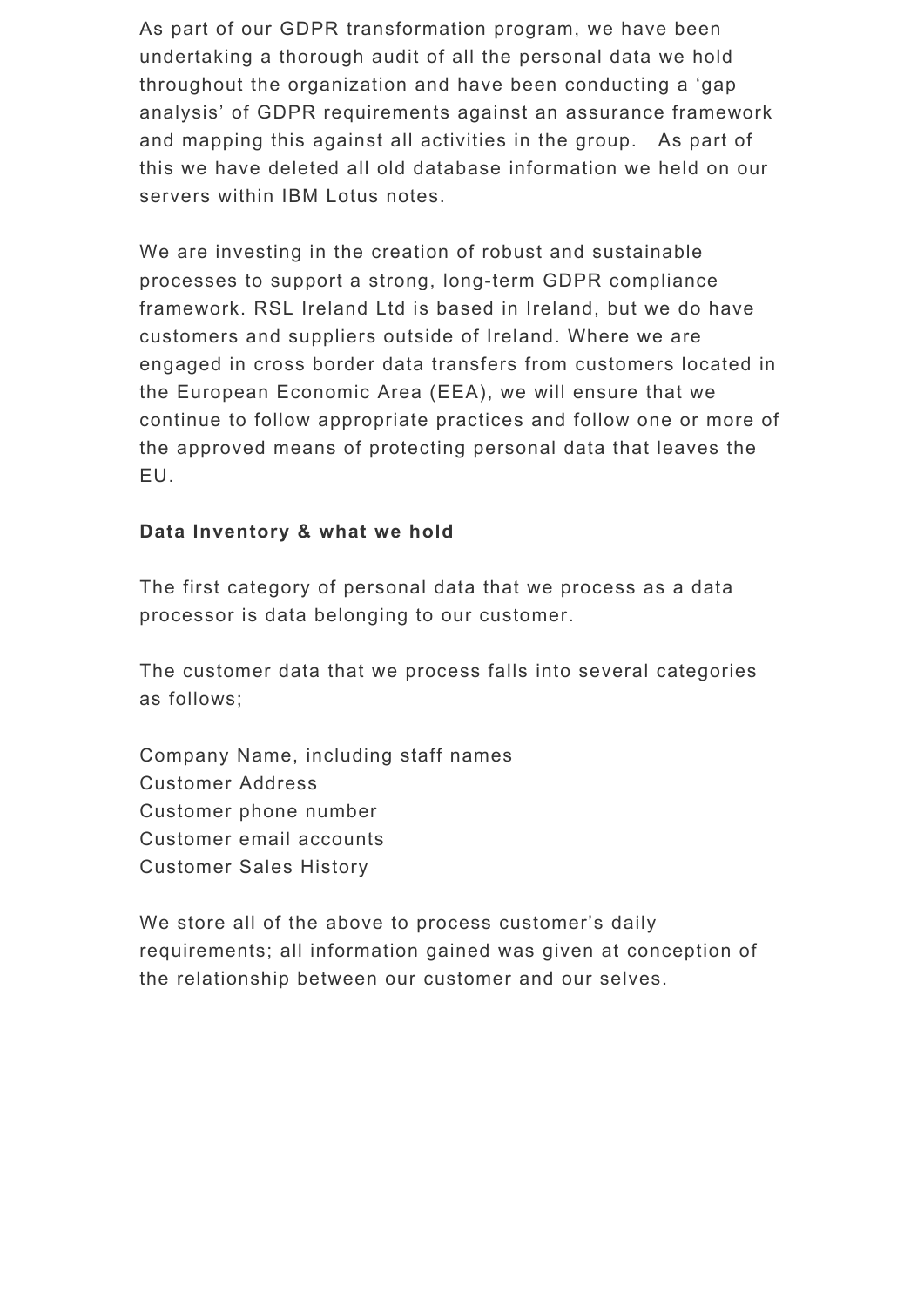**The second category of personal data that we process is data belonging to our staff.** 

Name Address Bank Details Email address Contract of employment

All of the above information is stored for the purpose it was given for.

# **The third category of data we process is data belonging to our suppliers.**

The data used for suppliers is processed as follows;

Supplier Name, including staff names Supplier Address Supplier phone number Supplier email accounts Supplier Bank account details Supplier transactional history

## **What do we do with it, why and for how long?**

We use it for the sole purpose it was intended for. We will retain information no longer than is necessary for the purposes for which the data was collected and processed

## **How do we store it ?**

We follow strict security procedures in the storage and disclosure of your personal data, and to protect it against accidental loss, destruction or damage. The data is stored and protected by password protected software, which is accessed by company directors only.

## **Your Data Protection rights**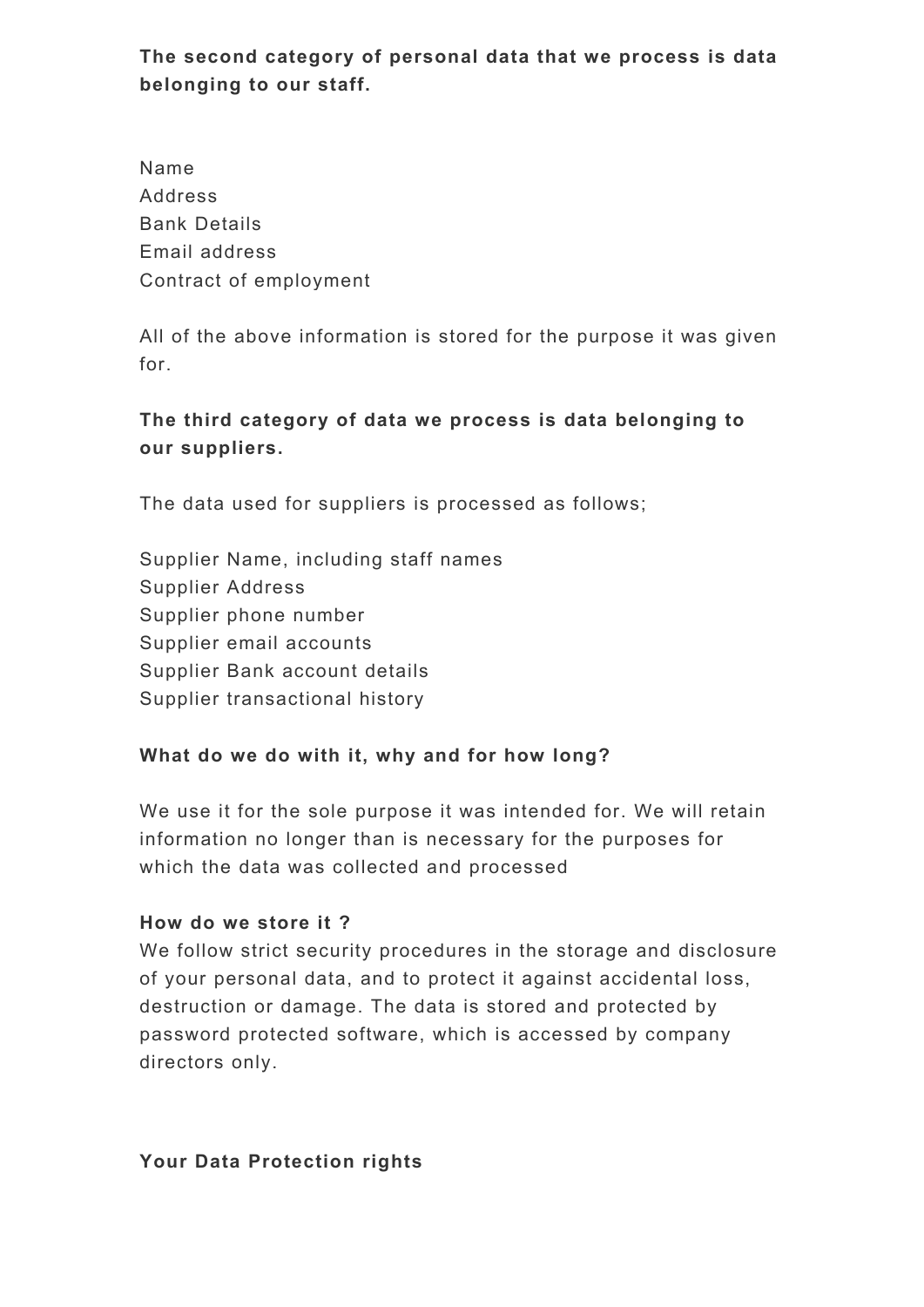Under certain circumstances, by law you have the right to:

**Request information** about whether we hold personal information about you, and, if so, what that information is and why we are holding/using it.

**Request access** to your personal information (commonly known as a "data subject access request"). This enables you to receive a copy of the personal information we hold about you and to check that we are lawfully processing it.

**Request correction** of the personal information that we hold about you. This enables you to have any incomplete or inaccurate information we hold about you corrected.

**Request erasure** of your personal information. This enables you to ask us to delete or remove personal information where there is no good reason for us continuing to process it. You also have the right to ask us to delete or remove your personal information where you have exercised your right to object to processing (see below).

**Object to processing** of your personal information where we are relying on a legitimate interest (or those of a third party) and there is something about your particular situation which makes you want to object to processing on this ground. You also have the right to object where we are processing your personal information for direct marketing purposes.

**Object to automated decision-making including profiling**, that is not to be subject of any automated decision-making by us using your personal information or profiling of you.

**Request the restriction of processing** of your personal information. This enables you to ask us to suspend the processing of personal information about you, for example if you want us to establish its accuracy or the reason for processing it. **Request transfer** of your personal information in an electronic and structured form to you or to another party (commonly known as a right to "data portability"). This enables you to take your data from us in an electronically useable format and to be able to transfer your data to another party in an electronically useable format.

**Withdraw consent.** In the limited circumstances where you may have provided your consent to the collection, processing and transfer of your personal information for a specific purpose, you have the right to withdraw your consent for that specific